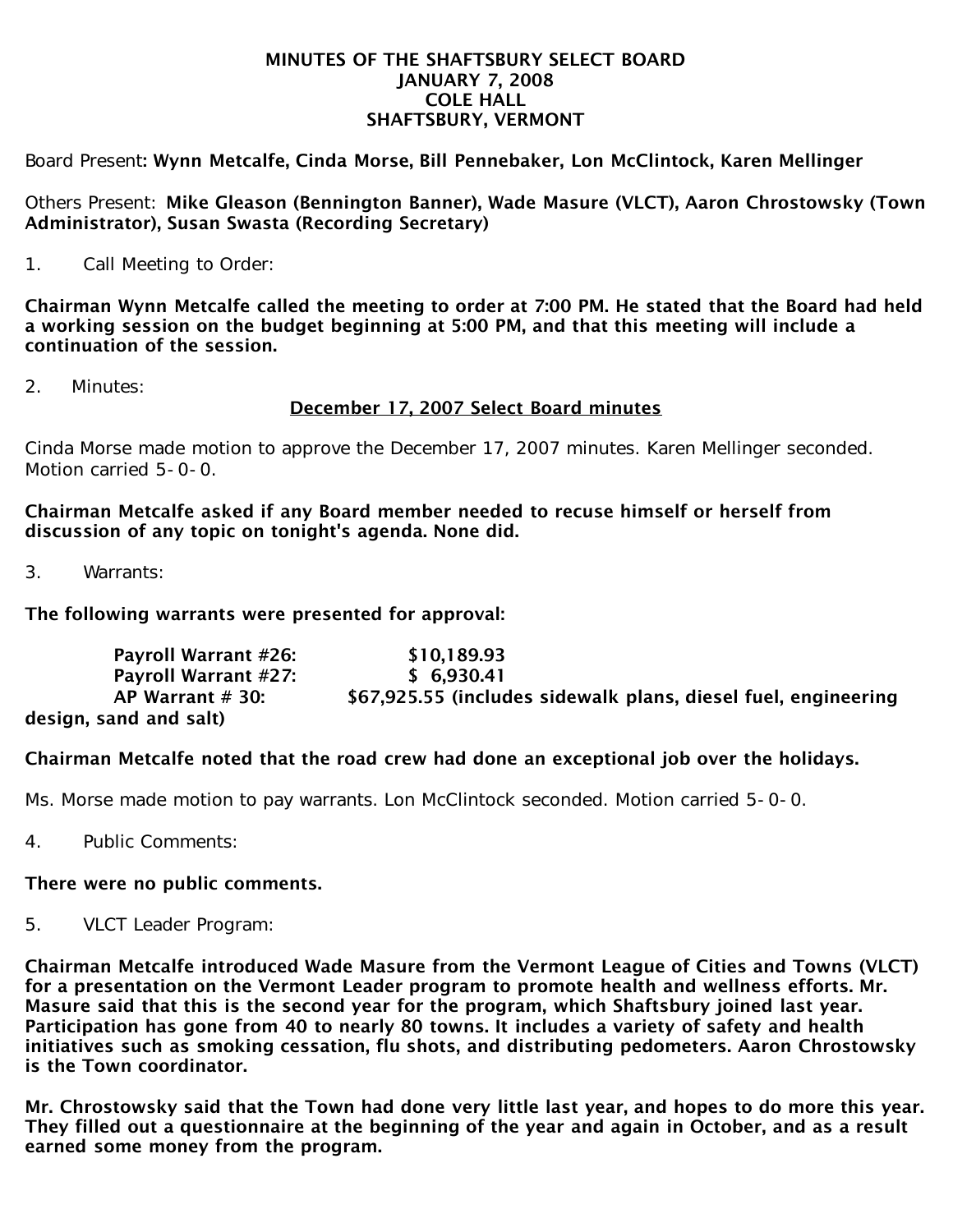Mr. Masure explained that it is possible to earn up to 4% of health insurance costs. He thanked the Town coordinator and employees, and encouraged additional participation. Mr. Masure presented a check for \$959 earned through the Vermont Leader program. He said they will be starting another similar program for Worker's Compensation.

Chairman Metcalfe asked if there will be new activities added for 2008, and Mr. Masure replied that there will be a February workshop for coordinators to introduce new programs. The Board thanked him for the check and presentation.

Ms. Morse asked what will be done with this money, saying that it's good to offset premium costs, but if the goal is healthier employees it would be good to reinvest some of it in programs. Ms. Mellinger noted that the more the Town does, the more it gets back.

Mr. Chrostowsky pointed out that 4% of Shaftsbury's premium would be \$4,000, and said they could strive for that next year. Chairman Metcalfe suggested that Mr. Chrostowsky and Mr. McClintock discuss this with the road crew. Ms. Morse said they should make sure employees benefit from the funds.

6. BCRC Household Hazardous Waste Days:

Chairman Metcalfe stated that Lissa Stark of the Bennington County Regional Commission (BCRC) has asked Shaftsbury to participate in two regional hazardous waste days this year. Mr. Chrostowsky explained the costs, which would be about \$12,000 for the Town to participate in two collections of hazardous waste and bulky goods.

Ms. Mellinger stated that it is less convenient for Shaftsbury residents to travel to Arlington. Mr. Chrostowsky said it would include bulky goods and electronics, which the Town hazardous waste day does not. He also said he had brought up with Ms. Stark the possibility of adding extra events in the future.

Ms. Mellinger said she is more inclined to stick with a Town hazardous waste day and to talk with Pownal about what they pay for participating. Maybe they could pay more than the current \$1000, or one day could be held here and one in Pownal.

Chairman Metcalfe said that this would not allow residents to get rid of bulky items and electronics, and Ms. Morse agreed that this is a real advantage. Mr. McClintock noted that the lines at the Arlington event had been too long and some people had been turned away.

Ms. Mellinger asked what it would cost to include bulky goods here, stating that perhaps Pownal income could be used for that. Mr. Chrostowsky said it would be about \$3000. Ms. Morse asked how many residents went to Arlington, and Mr. Chrostowsky replied that over 200 went. Around 100 participated in the Town event.

Ms. Morse said that if they work together as a region it may be possible to increase the number of hazardous waste days, and that they should be able to increase efficiency to handle more volume. Mr. McClintock noted that more volunteers would be needed, and Ms. Morse said that with more towns there would be more volunteers.

Mr. Pennebaker said that if they participate in the Arlington events Pownal will be left out, so something needs to be worked out with them. Mr. Chrostowsky said he could ask Ms. Stark about including Pownal, and also talk to Pownal.

Ms. Morse made motion to participate in the two 2008 BCRC regional Hazardous Waste Days instead of holding Town Hazardous Waste Day, contingent on Pownal being permitted to participate, and agreeing to participate. Mr. McClintock seconded.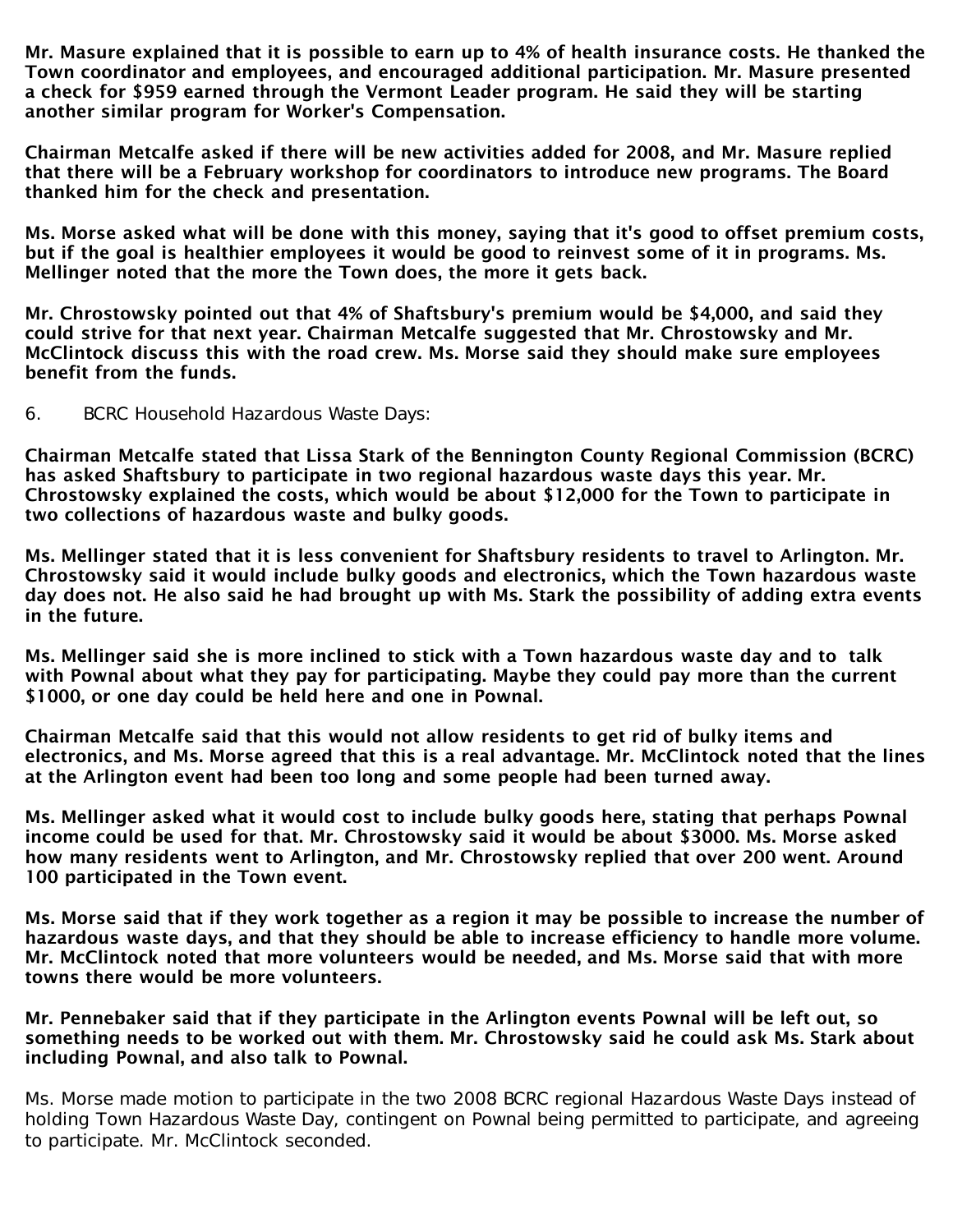Ms. Mellinger suggested asking Pownal for \$5000 and doing their own event, using the extra money to include bulky goods. Ms. Morse said that set-up costs are constant, and that if more towns participate the shared cost is lower. Mr. McClintock noted that the state also shares costs, so the Town would have to contract with waste handlers and write a state grant.

Ms. Mellinger said that the Town has set-up costs now that are the same as the costs to participate in the BCRC event. If they get more income from Pownal they could use it to cover bulky goods, so no state funds would be needed. Ms. Morse said that the Arlington events also include electronics and freon. Mr. McClintock said these would have to be factored in. He noted that these calculations would have to made by next Monday.

Mr. McClintock amended the original motion, adding a contingency that bulky goods and electronics be included.

# Ms. Mellinger, Mr. McClintock, and Mr. Chrostowsky agreed to work on this for next week.

Motion carried 3-0-2. (Ms. Morse, Mr. McClintock, and Chairman Metcalfe voted for the motion, Ms. Mellinger and Mr. Pennebaker against.)

7. BCRC SWIP Appointed Representative:

## Ms. Morse volunteered to be the SWIP (Solid Waste Implementation Plan) representative.

Mr. McClintock made motion to appoint Cinda Morse as SWIP representative. Mr. Pennebaker seconded. Motion carried 5-0-0.

8. Verizon ROW:

#### Chairman Metcalfe stated that Board approval is needed for a Verizon right of way along East Road. He said that Road Foreman Ron Daniels has no problem with it. Mr. Chrostowsky said that it is located in the area of Waite Farm and the overpass.

Ms. Mellinger made motion to approve the Verizon right of way on East Road. Mr. Pennebaker seconded. Motion carried 5-0-0.

9. Heindel and Noyes:

Mr. Pennebaker reported that he had talked with Buzz Surwillo about methane remediation plans. Mr. Pennebaker wants to get an automatic methane monitoring system into the Eastman residence as soon as possible, but has been unable to contact them by phone for a month.

He said he had informed Mr. Surwillo that there has been a slow decrease of methane in the landfill wells and a slow increase at the cap vent. He would like to hold off and see if this trend continues, and Mr. Surwillo has no problem with that.

Mr. Pennebaker further described his system, noting that valves might or might not do the job. He said that if they proceed with active pumping, Mr. Surwillo seems to be OK with putting it on the vent, which would simplify things considerably.

Mr. Surwillo also is OK with them proceeding without consultants, doing the work themselves, so they are on good terms with the state. Mr. Pennebaker will send Mr. Surwillo a report on what he has been doing. Ms. Mellinger said Mr. Pennebaker has been doing an amazing job.

Chairman Metcalfe reported on his conversation with Heindel and Noyes, which preceded Mr. Pennebaker's conversation with Mr. Surwillo. He noted that Heindel and Noyes did express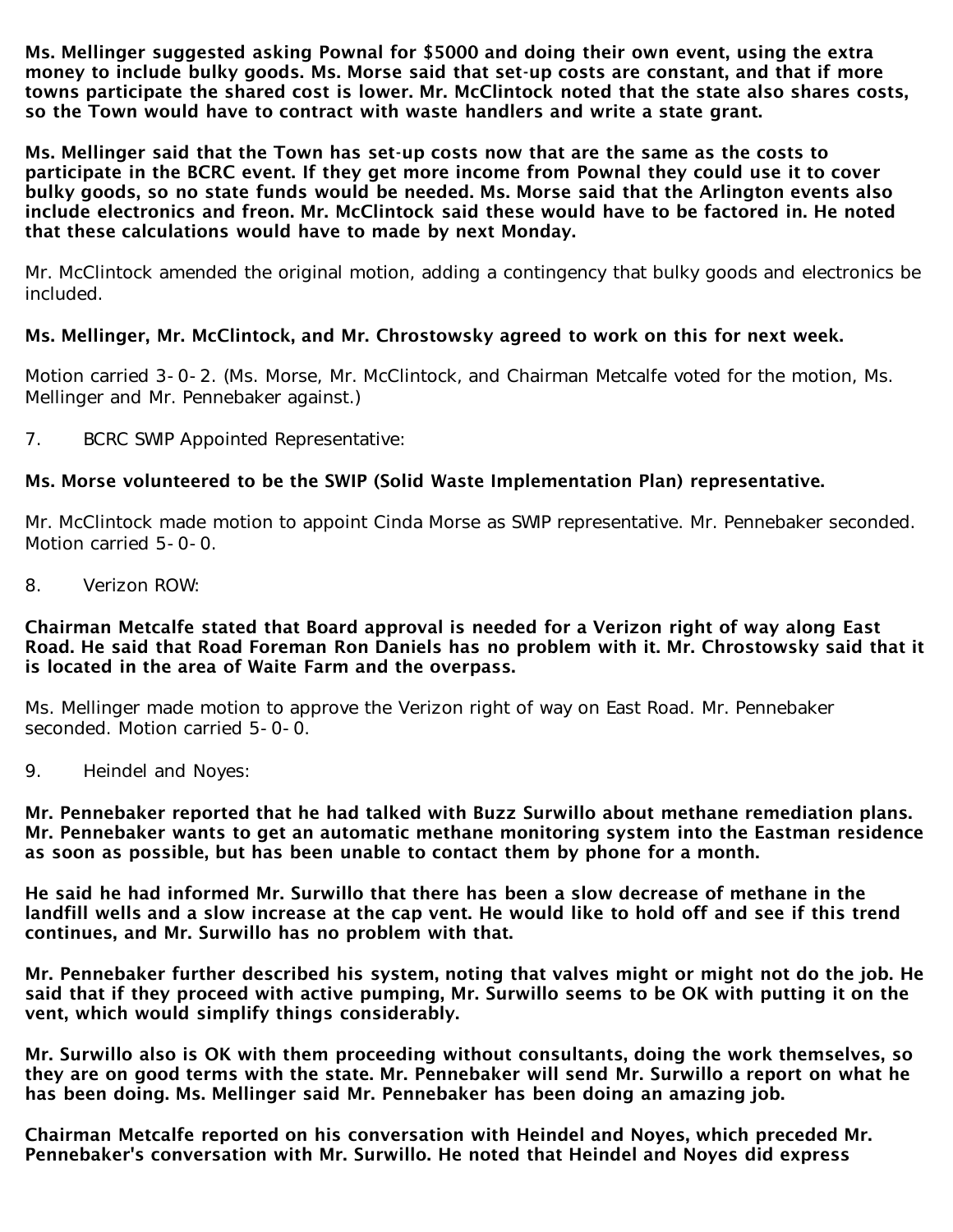concerns about the Town's plans. They also said that pumps would be rented.

Chairman Metcalfe said that they need to negotiate a final bill with Heindel and Noyes, and that he was upfront in stating that the Town does not want to pay interest charges or pay \$1500 for a meeting. He will call them tomorrow to negotiate. The Board will have to approve a final agreement.

Mr. Pennebaker said he was upfront with Mr. Surwillo about the fact that he is not a pro, and that Mr. Surwillo seems to have no problem with that. Ms. Morse asked if they can get something in writing to verify that they can proceed on their own and stop with Heindel and Noyes.

Chairman Metcalfe asked if they should negotiate out of their contract with Heindel and Noyes if Mr. Surwillo is willing to send a letter. Board members agreed that they should.

Mr. Pennebaker noted that Heindel and Noyes had not mentioned rented pumps as part of operating costs. Chairman Metcalfe asked Mr. Chrostowsky to photocopy the original scope of services for Mr. McClintock to look at.

Mr. Pennebaker agreed to email Mr. Surwillo a draft of a letter, and Mr. Chrostowsky will call Mr. Surwillo.

10. Budget Work Session - Continued:

Chairman Metcalfe asked if SWIP costs have been included in the budget, and Mr. Chrostowsky replied that they have. The Board discussed employee benefit costs. Ms. Morse and Chairman Metcalfe asked Mr. Chrostowsky to speak with road crew members about whether they intend to elect changes in the retirement plan, so that they can get a final number for the budget. Retirement benefits costs are up 13%.

Mr. Chrostowsky verified that the health plan cost is up 5%. The Board asked why disability has gone from \$1500 to \$2500. Mr. Chrostowsky will check on this.

Ms. Mellinger stated that the Town could participate in a new vision plan which would cost \$1491. The plan would increase the deductible by \$50, saving \$1388, so the cost increase would be \$107. She suggested that Mr. Chrostowsky discuss adding the vision plan with Town employees.

Ms. Morse asked about the Town covering the increased deductible, and Ms. Mellinger said she would rather not get into that complexity. She said it may be worth it to them to get the vision benefit. There was further discussion of the vision plan.

Ms. Morse suggested using the VLCT wellness refund to pay the increased deductible. This would let employees know that the more they participate in the wellness program, the more they benefit. Mr. McClintock said that he would like to look at the numbers, and that maybe employees should pay the increased deductible for an increased benefit. He also said they need to make sure the Town is paying a livable wage.

Mr. Chrostowsky will talk to employees, and they'll follow up next week. Ms. Mellinger and Mr. McClintock will participate in the discussion, to be held Wednesday morning.

Chairman Metcalfe asked if anything needs to be added or subtracted to the budget for outside revenues. Ms. Morse suggested adding \$1000 for the wellness program. Board members agreed.

There was a discussion of Pay As You Throw (PAYT) revenues. Mr. Chrostowsky will look at the figures and get back to them next week. He said that he had talked with Trevor Mance about the possibility of decreasing costs by canceling one day a week that the transfer station is open.